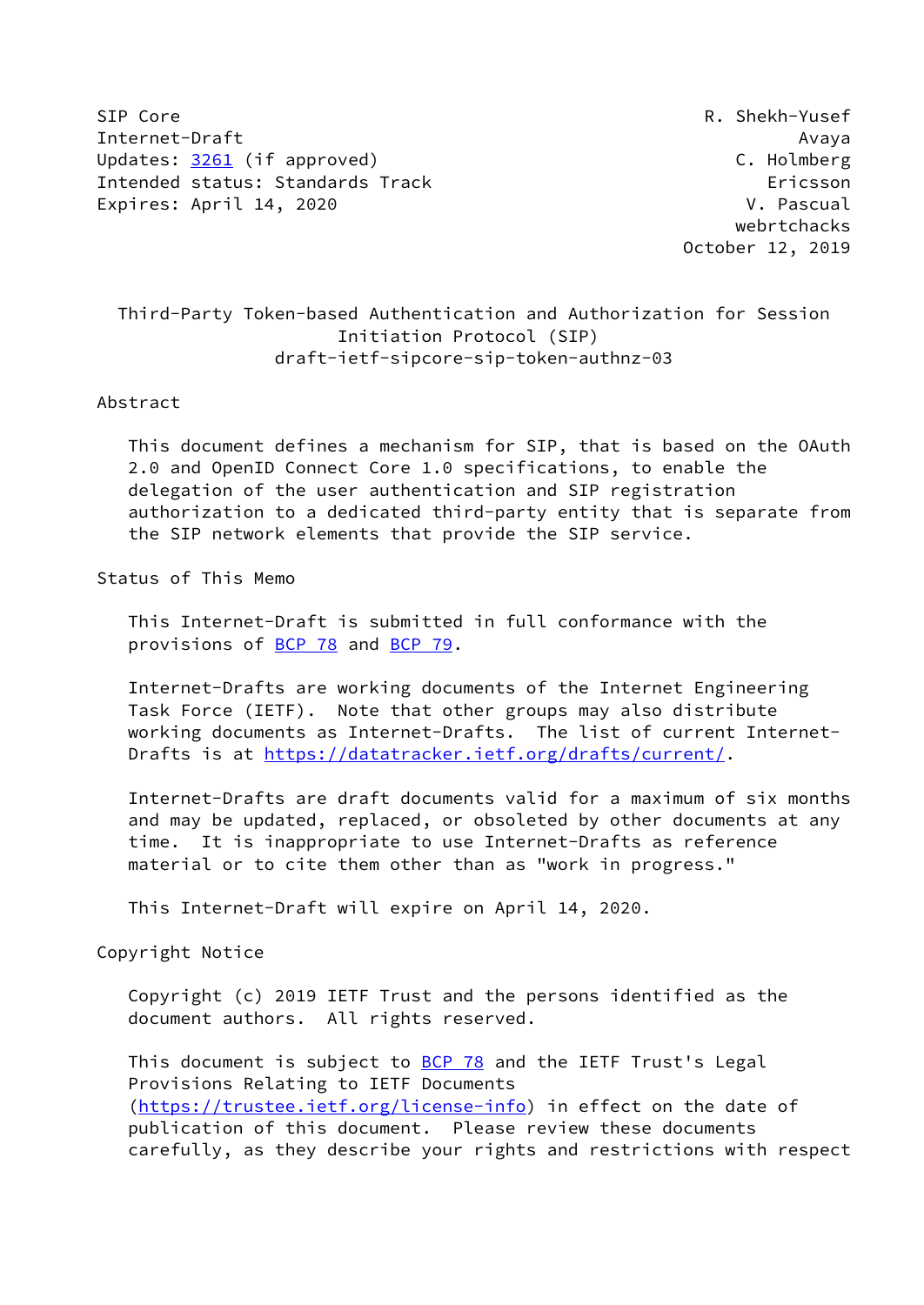<span id="page-1-0"></span>Internet-Draft 3rd-Party Token-based AuthNZ for SIP October 2019

 to this document. Code Components extracted from this document must include Simplified BSD License text as described in Section 4.e of the Trust Legal Provisions and are provided without warranty as described in the Simplified BSD License.

 This document may contain material from IETF Documents or IETF Contributions published or made publicly available before November 10, 2008. The person(s) controlling the copyright in some of this material may not have granted the IETF Trust the right to allow modifications of such material outside the IETF Standards Process. Without obtaining an adequate license from the person(s) controlling the copyright in such materials, this document may not be modified outside the IETF Standards Process, and derivative works of it may not be created outside the IETF Standards Process, except to format it for publication as an RFC or to translate it into languages other than English.

### Table of Contents

|                  |                                                   | $\overline{2}$  |
|------------------|---------------------------------------------------|-----------------|
|                  |                                                   | $\frac{3}{3}$   |
|                  | 1.2. SIP User Agent Types                         |                 |
|                  |                                                   | $\overline{4}$  |
|                  |                                                   | $\overline{4}$  |
|                  | $2.1.1.$ Obtaining Tokens                         | $\overline{4}$  |
|                  | $2.1.2$ . Protecting the Access Token             | $\overline{4}$  |
|                  | 2.1.3. REGISTER Request                           | $\overline{5}$  |
|                  | 2.1.4. Non-REGISTER Request                       | $\overline{5}$  |
|                  | 2.2. UAS and Registrar Behavior                   | $\underline{6}$ |
|                  |                                                   | $\underline{6}$ |
| 3.               | WWW-Authenticate Response Header Field            | $\underline{6}$ |
| $\overline{4}$ . | 'sip.token' Media Feature Tag                     | $\overline{1}$  |
| 5.               |                                                   | $\underline{8}$ |
|                  | $\frac{8}{2}$                                     |                 |
|                  | Registration with Pre-Configured AS<br>10<br>5.2. |                 |
| <u>6</u> .       | 11                                                |                 |
| 7.               | 12                                                |                 |
|                  | $7.1$ . SIP Media Feaure Tag<br>12                |                 |
|                  | 12                                                |                 |
| 8.               | 12                                                |                 |
| 9.               | <u> 13</u>                                        |                 |
|                  | 14                                                |                 |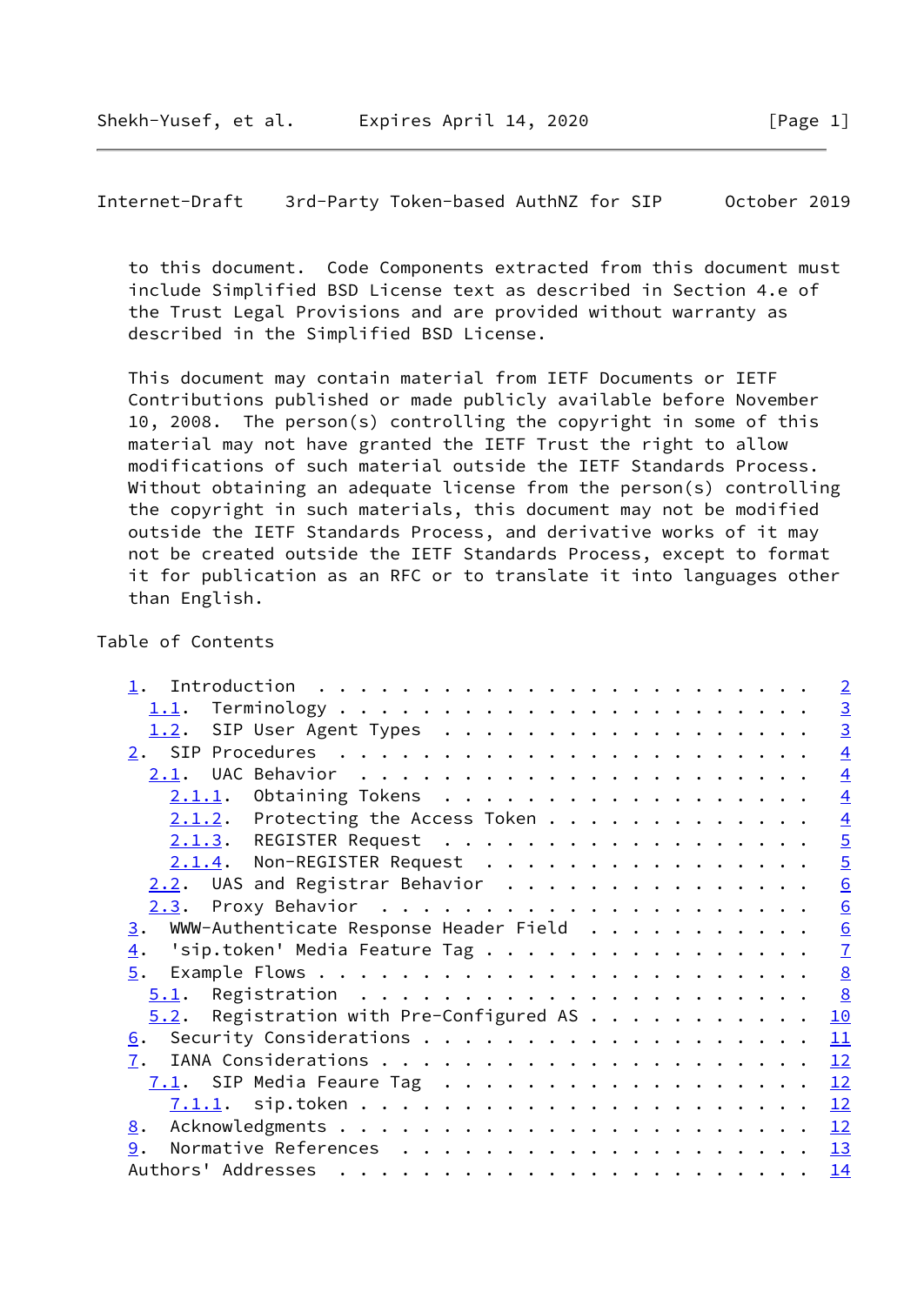## <span id="page-2-0"></span>[1](#page-2-0). Introduction

 The SIP protocol [\[RFC3261](https://datatracker.ietf.org/doc/pdf/rfc3261)] uses the framework used by the HTTP protocol for authenticating users, which is a simple challenge response authentication mechanism that allows a server to challenge a

| Shekh-Yusef, et al. |  | Expires April 14, 2020 | [Page 2] |  |
|---------------------|--|------------------------|----------|--|
|                     |  |                        |          |  |

<span id="page-2-2"></span>Internet-Draft 3rd-Party Token-based AuthNZ for SIP October 2019

 client request and allows a client to provide authentication information in response to that challenge.

OAuth 2.0 [[RFC6749](https://datatracker.ietf.org/doc/pdf/rfc6749)] defines a token based authorization framework to allow clients to access resources on behalf of their user.

The OpenID Connect 1.0 [\[OPENID](#page-13-3)] specifications defines a simple identity layer on top of the OAuth 2.0 protocol, which enables clients to verify the identity of the user based on the authentication performed by a dedicated authorization server, as well as to obtain basic profile information about the user.

 This document defines an mechanism for SIP, that is based on the OAuth 2.0 and OpenID Connect Core 1.0 specifications, to enable the delegation of the user authentication and SIP registration authorization to a dedicated third-party entity that is separate from the SIP network elements that provide the SIP service.

# <span id="page-2-1"></span>[1.1](#page-2-1). Terminology

 The key words "MUST", "MUST NOT", "REQUIRED", "SHALL", "SHALL NOT", "SHOULD", "SHOULD NOT", "RECOMMENDED", "MAY", and "OPTIONAL" in this document are to be interpreted as described in [\[RFC2119](https://datatracker.ietf.org/doc/pdf/rfc2119)].

# <span id="page-2-3"></span>[1.2](#page-2-3). SIP User Agent Types

 [RFC6749] defines two types of clients, confidential and public, that apply to the SIP User Agents.

- o Confidential User Agent: is a SIP UA that is capable of maintaining the confidentiality of the user credentials and any tokens obtained using these user credentials.
- o Public User Agent: is a SIP UA that is incapable of maintainings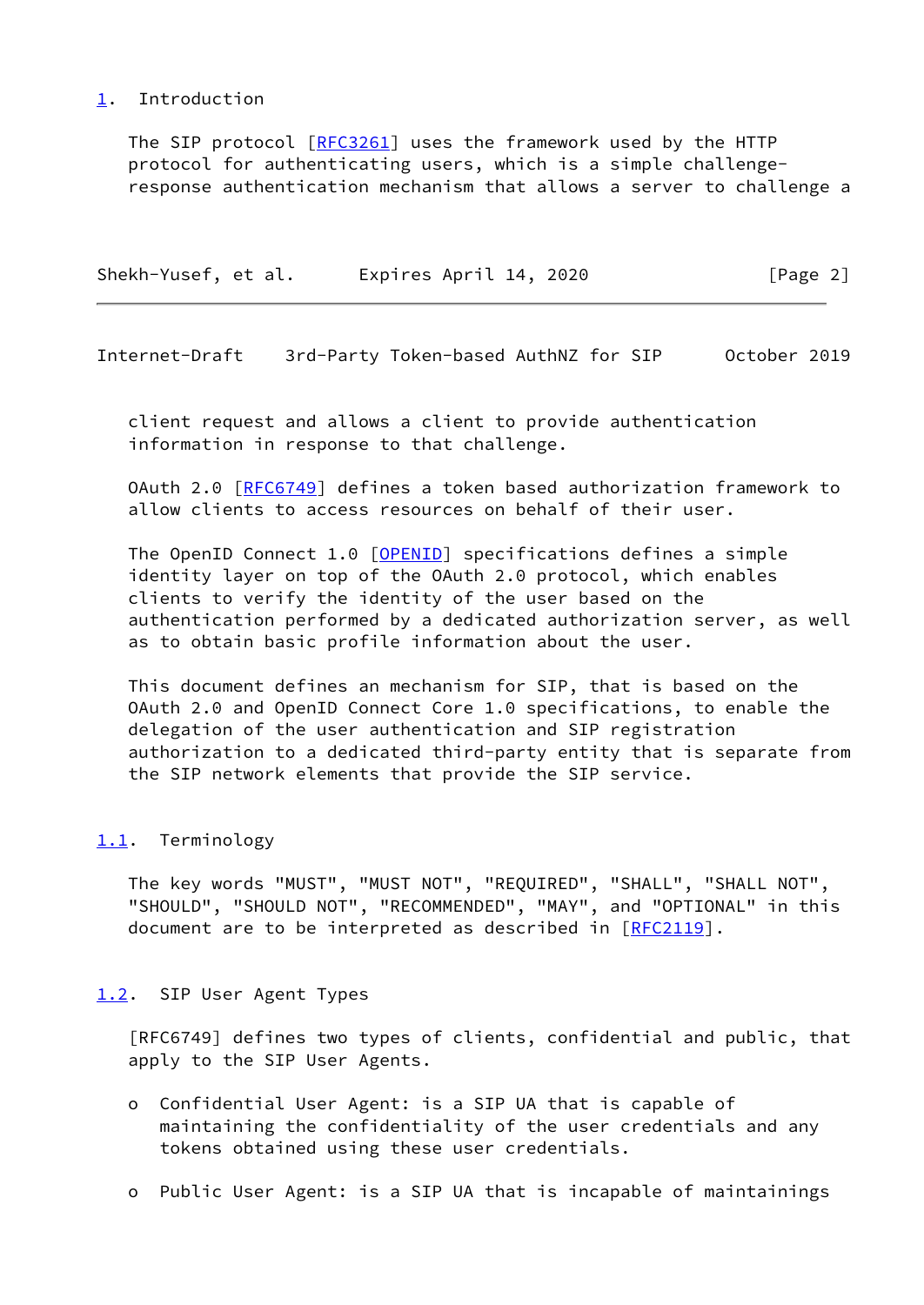the confidentiality of the user credentials and any obtained tokens.

Shekh-Yusef, et al. Expires April 14, 2020 [Page 3]

<span id="page-3-1"></span>Internet-Draft 3rd-Party Token-based AuthNZ for SIP October 2019

# <span id="page-3-0"></span>[2](#page-3-0). SIP Procedures

Section [22 of \[RFC3261\]](https://datatracker.ietf.org/doc/pdf/rfc3261#section-22) defines the SIP procedures for the Digest authentication mechanism procedures. The same procedures apply to the Bearer authentication mechanism, with the changes described in this section.

<span id="page-3-2"></span>[2.1](#page-3-2). UAC Behavior

<span id="page-3-3"></span>[2.1.1](#page-3-3). Obtaining Tokens

 When a UAC sends a request without credentials (or with credentials that are no longer valid), and receives a 401 (Unauthorized) or a 407 (Proxy Authentication Required) response that contains a WWW- Authenticate header field (in case of a 401 response) or a Proxy- Authenticate header field (in case of a 407 response) that indicates "Bearer" scheme authentication and contains an address to an Authorization Server, the UAC contacts the Authorization Server in order to obtain tokens. The tokens returned to the UA depend on the type of server: with an OAuth AS, the tokens provided are the access token and refresh token. With an OpenID Connect server, an additional ID-Token is returned, which contains the SIP URI and other user specific details. The method used to authenticate the user and obtain these tokens is out of scope for this document, with one potential method is the Native App mechanism defined in [\[RFC8252](https://datatracker.ietf.org/doc/pdf/rfc8252)].

NOTE: The address of the Authorization Server might be known to the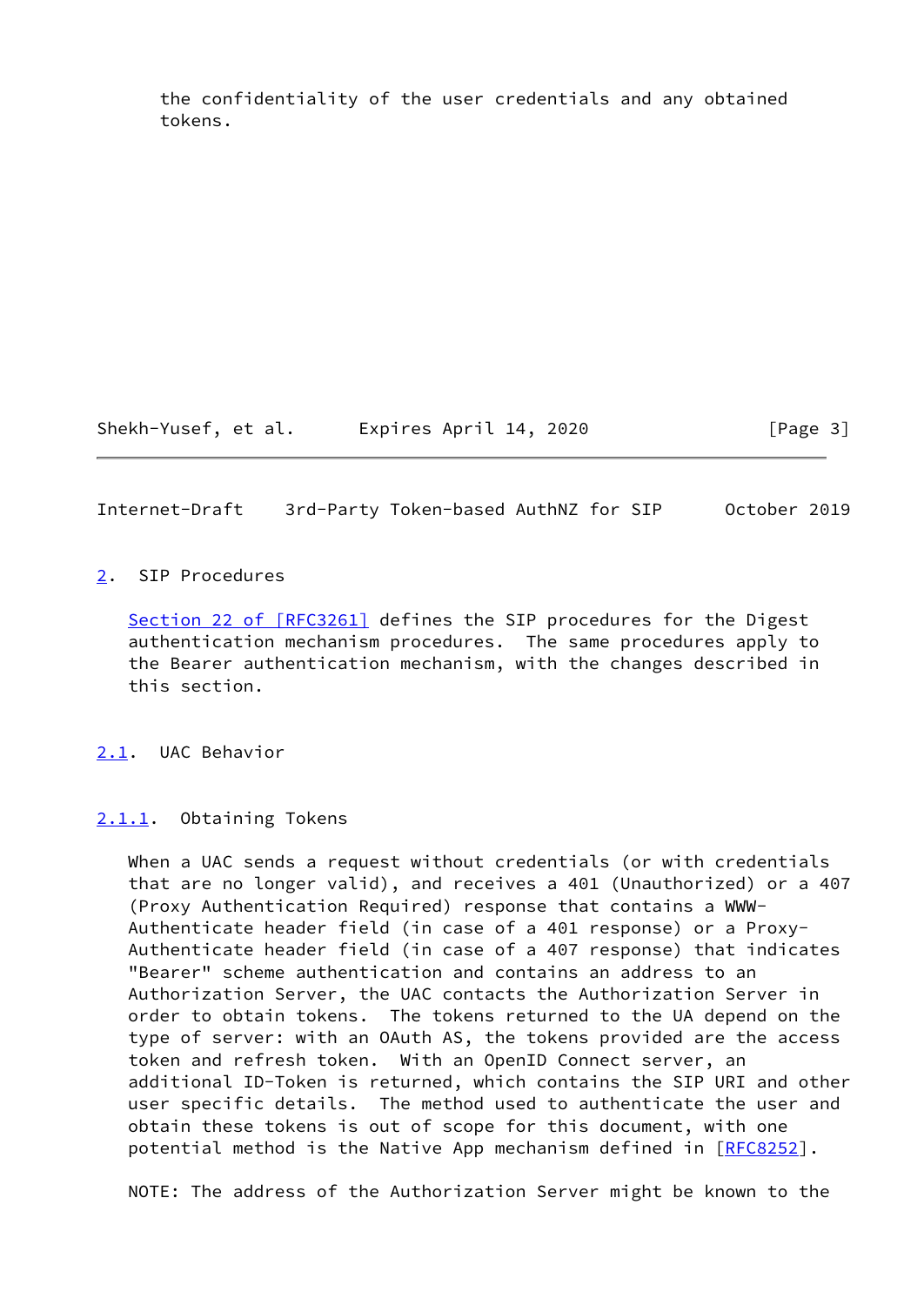UAC e.g., using means of configuration, in which case the UAC can contact the Authorization Server in order to obtain the access token before it sends SIP request without credentials.

#### <span id="page-4-0"></span>[2.1.2](#page-4-0). Protecting the Access Token

 [RFC6749] mandates that Access Tokens are protected with TLS when in transit. However, TLS only guarantees hop-to-hop protection when used to protect SIP signaling. Therefore the Access Token MUST be protected in a way so that only authorized SIP servers will have access to it. Endpoints that support this specifications MUST support encrypted JSON Web Tokens (JWT) [\[RFC7519](https://datatracker.ietf.org/doc/pdf/rfc7519)] for encoding and protecting Access Token when included in SIP requests, unless some other mechanism is used to guarantee that only authorized SIP endpoints have access to the Access Token.

Shekh-Yusef, et al. Expires April 14, 2020 [Page 4]

<span id="page-4-2"></span>Internet-Draft 3rd-Party Token-based AuthNZ for SIP October 2019

<span id="page-4-1"></span>[2.1.3](#page-4-1). REGISTER Request

 The procedures in this section assumes that the UAC has obtained a token as specified in section [Section 2.1.1](#page-3-3)

 When a UAC sends a REGISTER request in order to create a binding, it MUST include an Authorization headerf field with a Bearer scheme, carrying the access token, in the request, as specified in [[RFC6750\]](https://datatracker.ietf.org/doc/pdf/rfc6750). Based on local policy, the UAC MAY include an access token that has been used for another binding associated with the same AOR in the request.

 When the UAC sends a binding refresh REGISTER request, it SHOULD include an Authorization header field with either the access token previously used for the binding, or a new access token (obtained using the refresh token) if the previous one has expired.

 If the access token included in a REGISTER request is not accepted, and the UAC receives a 401 response or a 407 response, the UAC follows the procedures in [Section 2.1.1.](#page-3-3)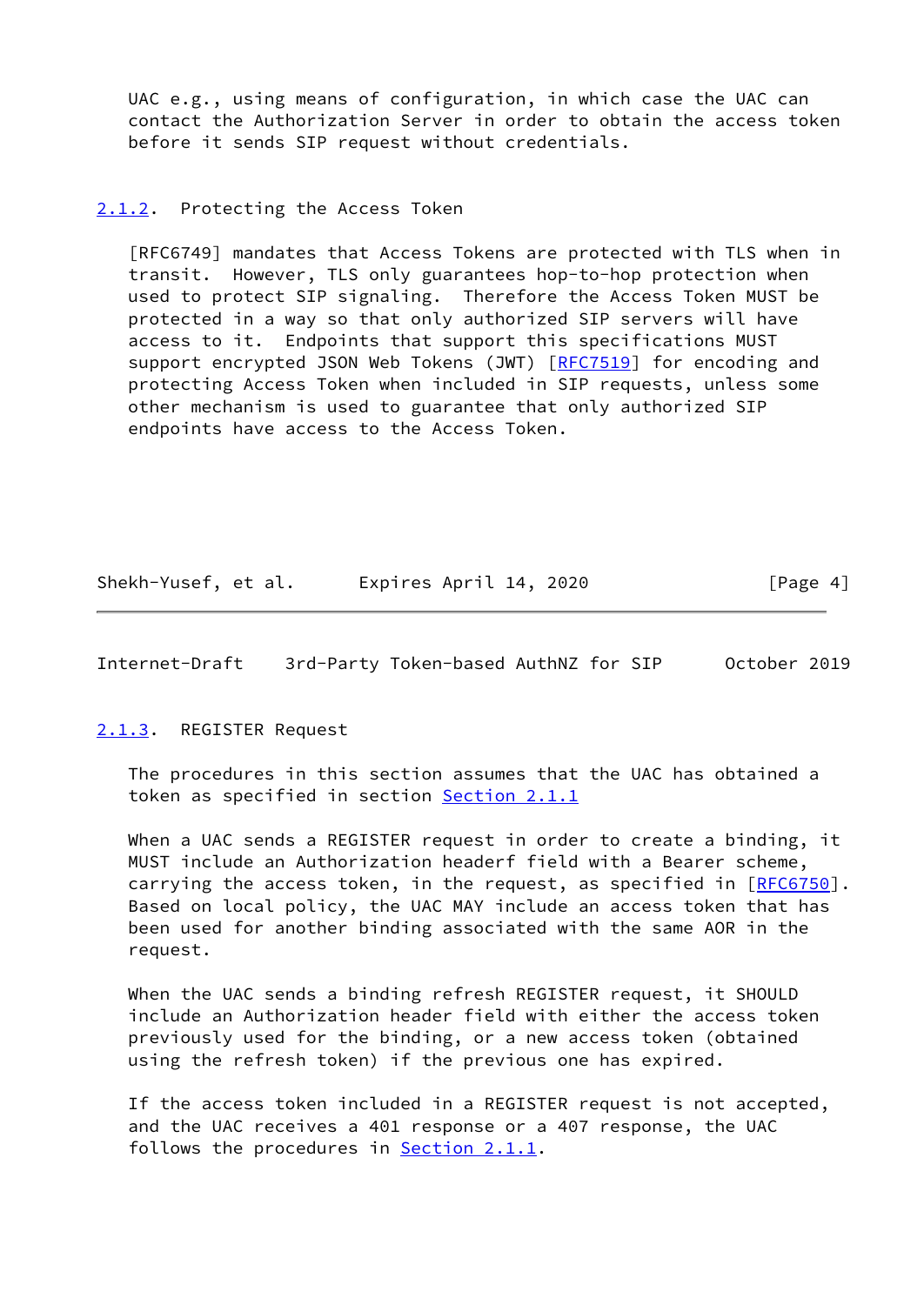#### <span id="page-5-0"></span>[2.1.4](#page-5-0). Non-REGISTER Request

 The procedures in this section assumes that the UAC has obtained a token as specified in section [Section 2.1.1](#page-3-3)

 When a UAC sends a request in order to initiate a SIP dialog, or sends a stand-alone request, the UAC MUST include an Authorization header field with a Bearer scheme, carrying the access token, in the request, as specified in [\[RFC6750](https://datatracker.ietf.org/doc/pdf/rfc6750)]. Based on local policy, the UAC MAY include an access token that has been used for another dialog, or for another stand-alone request, if the target of the new request is the same.

 When the UAC sends a mid-dialog request, the UAC SHOULD include an Authorization header field with either the access token previously used within the dialog, or with a new access token if the previous one has expired or the UAC refreshed the access token before its expiry time.

 If the access token included in a request is not accepted, and the UAC receives a 401 response or a 407 response, the UAC follows the procedures in [Section 2.1.1.](#page-3-3)

| Shekh-Yusef, et al. | Expires April 14, 2020 | [Page 5] |
|---------------------|------------------------|----------|
|---------------------|------------------------|----------|

<span id="page-5-2"></span>Internet-Draft 3rd-Party Token-based AuthNZ for SIP October 2019

#### <span id="page-5-1"></span>[2.2](#page-5-1). UAS and Registrar Behavior

 When a UAS or a Registrar receives a SIP request that does not contain an Authorization header field with a valid access token, and the UAS/Proxy decides to challenge the originator of the request, the proxy MUST challenge the request and send a 401 (Unauthorized) response. The UAS/Proxy MUST include a Proxy-Authentication header field in the response, indicate "Bearer" scheme and include an address to an Authorization Server from there the originator can obtain an access token.

 When a UAS/Registrar receives a SIP request that contains an Authorization header field with an access token, the UAS/Registrar MUST validate the access token, using the procedures associated with the type of access token used. If the validation is successful the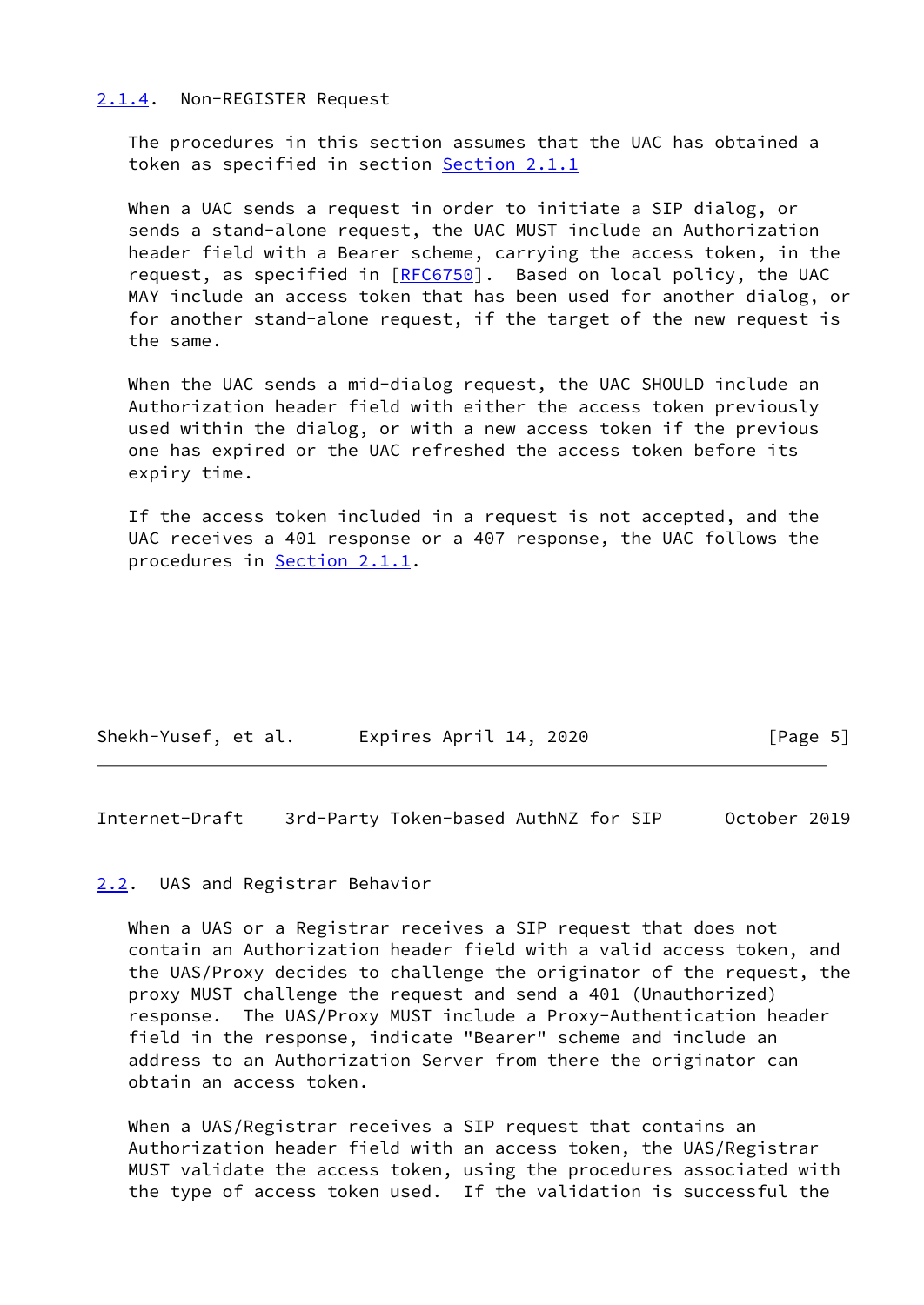UAS/Registrar can continue to process the request using normal SIP procedures. If the validation fails, the UAS/Registrar MUST reject the request.

## <span id="page-6-0"></span>[2.3](#page-6-0). Proxy Behavior

When a proxy receives a SIP request that does not contain a Proxy- Authorization header field with a valid access token, and the proxy decides to challenge the originator of the request, the proxy MUST challenge the request and send a 407 (Proxy Authentication Required) response. The proxy MUST include a Proxy-Authentication header field in the response, indicate "Bearer" scheme and include an address to an Authorization Server from there the originator can obtain an access token.

When a proxy receives a SIP request that contains an Proxy- Authorization header field with an access token, and the proxy has previously challenged the originator of the request, the proxy MUST validate the access token, using the procedures associated with the type of access token used. If the validation is successful the proxy can continue to process the request using normal SIP procedure. If the validation fails, the UAS/Registrar MUST reject the request.

### <span id="page-6-1"></span>[3](#page-6-1). WWW-Authenticate Response Header Field

 This section describes the syntax of the WWW-Authenticate Response Header Field when used with the Bearer scheme to challenge the UA for credentials.

| Shekh-Yusef, et al. | Expires April 14, 2020 | [Page 6] |
|---------------------|------------------------|----------|
|---------------------|------------------------|----------|

<span id="page-6-2"></span>Internet-Draft 3rd-Party Token-based AuthNZ for SIP October 2019

 challenge =/ ("Bearer" LWS bearer-cln \*(COMMA bearer-cln)) bearer-cln = realm / scope / authz-server / error / auth-param authz-server = "authz\_server" EQUAL authz-server-value authz-server-value = quoted-string

The realm and auth-param parameters are defined in  $[REC3261]$ .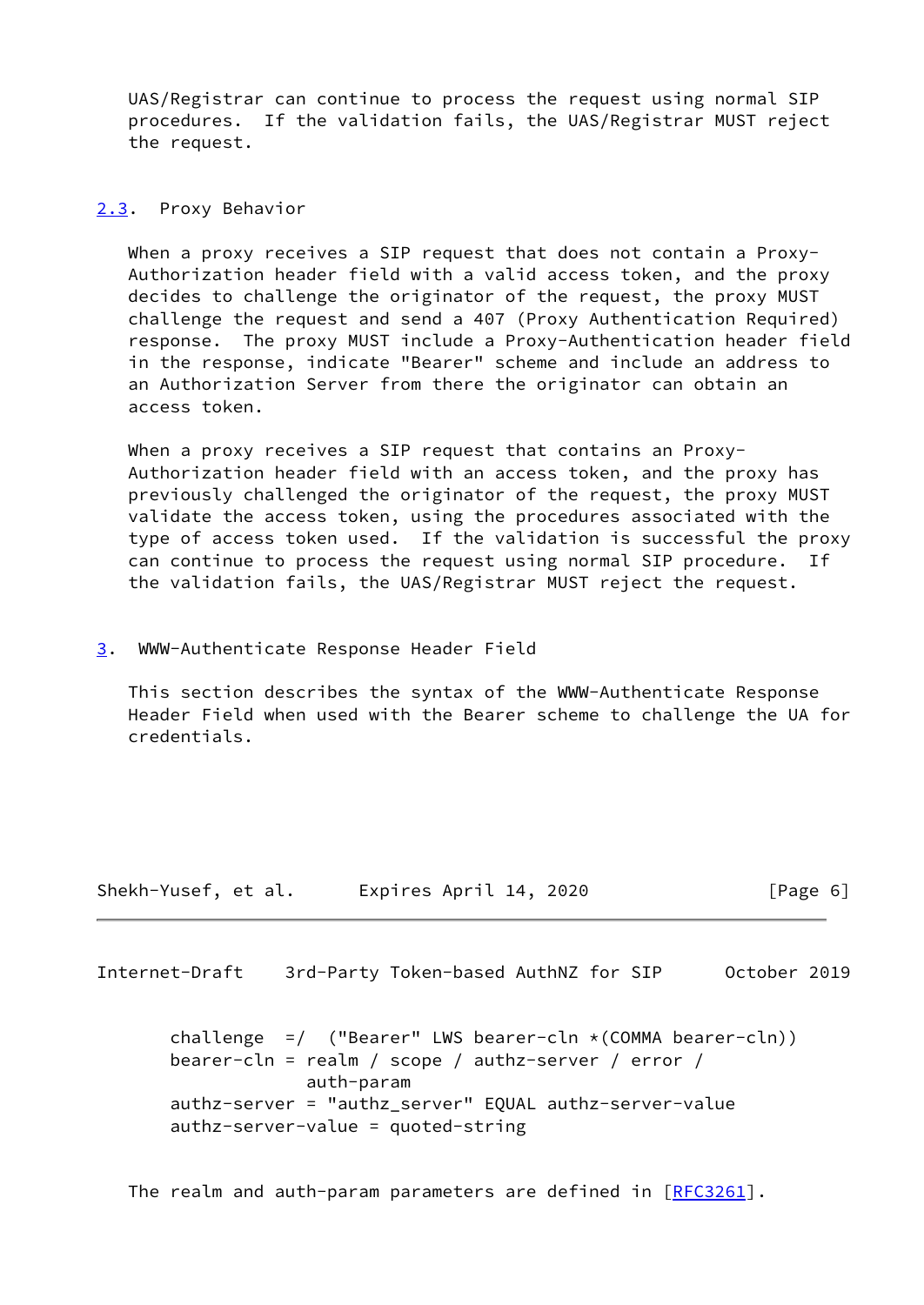As per [\[RFC3261](https://datatracker.ietf.org/doc/pdf/rfc3261)], the realm string alone defines the protection domain. [\[RFC3261](https://datatracker.ietf.org/doc/pdf/rfc3261)] states that the realm string must be globally unique and recommends that the realm string contains a hostname or domain name. It also states that the realm string should be human readable identifier that can be rendered to the user.

The scope and error parameters are defined in [[RFC6749](https://datatracker.ietf.org/doc/pdf/rfc6749)].

 The scope parameter could be used by the registrar/proxy to indicate to the UAC the minimum scope that must be associated with the access token to be able to get service. As defined in  $[RECG749]$ , the value of the scope parameter is expressed as a list of space-delimited, case-sensitive strings. The strings are defined by the authorization server. The values of the scope parameter is out of scope for this document.

 The error parameter could be used by the registrar/proxy to indicate to the UAC the reason for the error, with possible values of "invalid\_token" or "invalid\_scope".

<span id="page-7-0"></span>[4](#page-7-0). 'sip.token' Media Feature Tag

 The sip.token media feature tag, when inserted in the Contact header field of a SIP REGISTER request, conveys that the SIP UA associated with the tag supports a token based authentication mechanism, where the user authentication and SIP registration authorization is performed by a third party. The media feature tag has no values.

token-mt = "+sip.token"

Shekh-Yusef, et al. Expires April 14, 2020 [Page 7]

<span id="page-7-2"></span><span id="page-7-1"></span>Internet-Draft 3rd-Party Token-based AuthNZ for SIP October 2019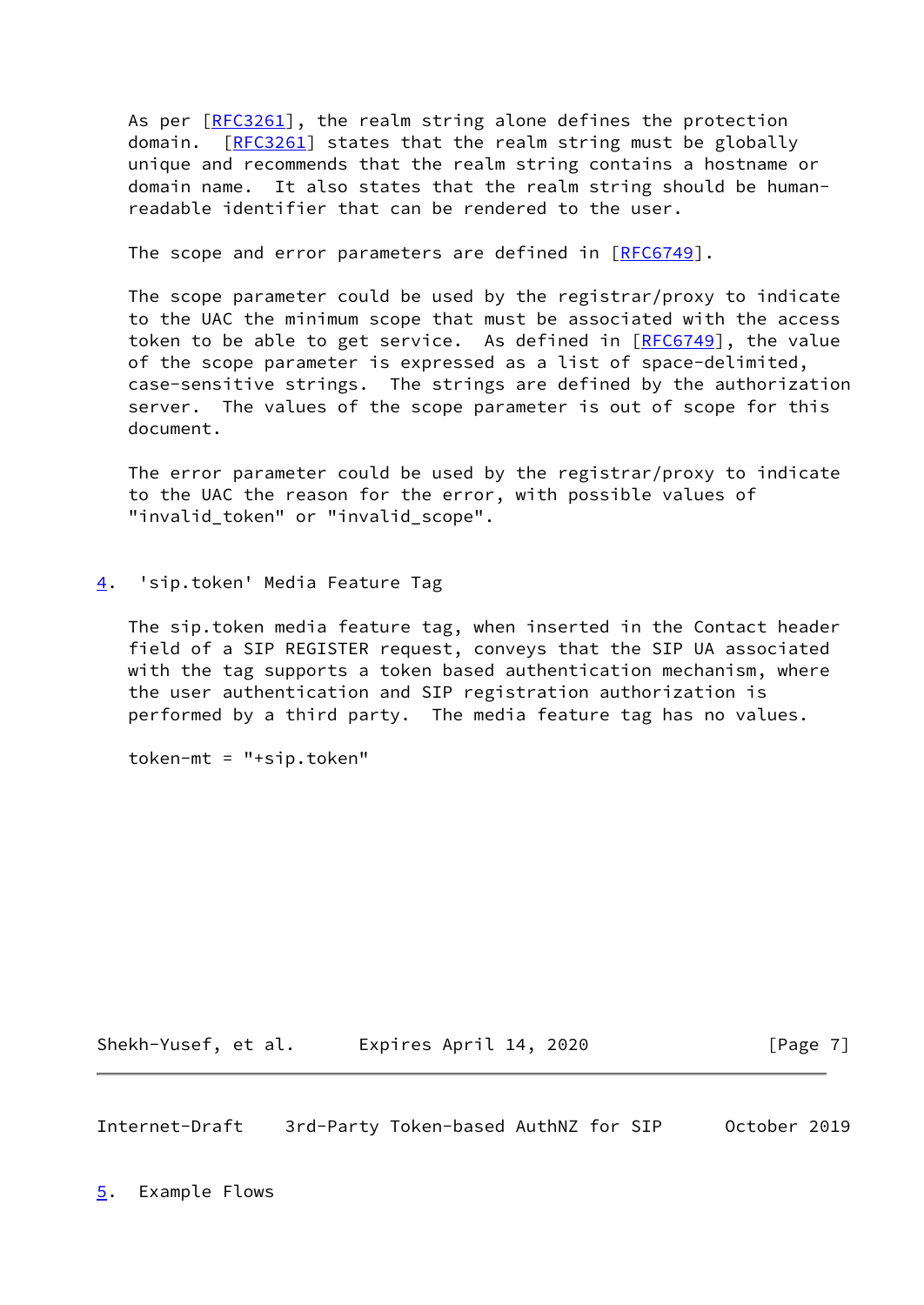# <span id="page-8-0"></span>[5.1](#page-8-0). Registration

 The figure belows show an example of a SIP registration, where the UA is informed about the Authorization Server (AS) from where to obtain an access token by the registratar in a 401 response to the REGISTER request.

UA Registrar AS --------------------------------------------------------------------- | | | | [1] REGISTER |------------------------------>| | | | | | [2] 401 Unauthorized | WWW-Authenticate: Bearer "authz\_server"="<authz\_server>" | |<------------------------------| | | | | | [3] The UA colects the user AS credentials | | | [4] HTTP POST /token |- - - - - - - - - - - - - - - - - - - - - - - - - - - - - - ->| | | | | [5] 200 OK {access\_token, refresh\_token, [id\_token]} | |<- - - - - - - - - - - - - - - - - - - - - - - - - - - - - - -| | | | | [6] REGISTER | | Authorization: Bearer <access\_token> |------------------------------>| | | | [7] HTTP POST /introspect | | | {access\_token} | | |------------------------------>| | | | | | [8] 200 OK {metadata} | | |<------------------------------| | | | [9] 200 OK |<------------------------------| | | | |

 In step [1], the UA starts the registration process by sending a SIP REGISTER request to the registrar without any credentials. The REGISTER request includes an indication that the UA supports token based autentication, using a sip.token media feature tag.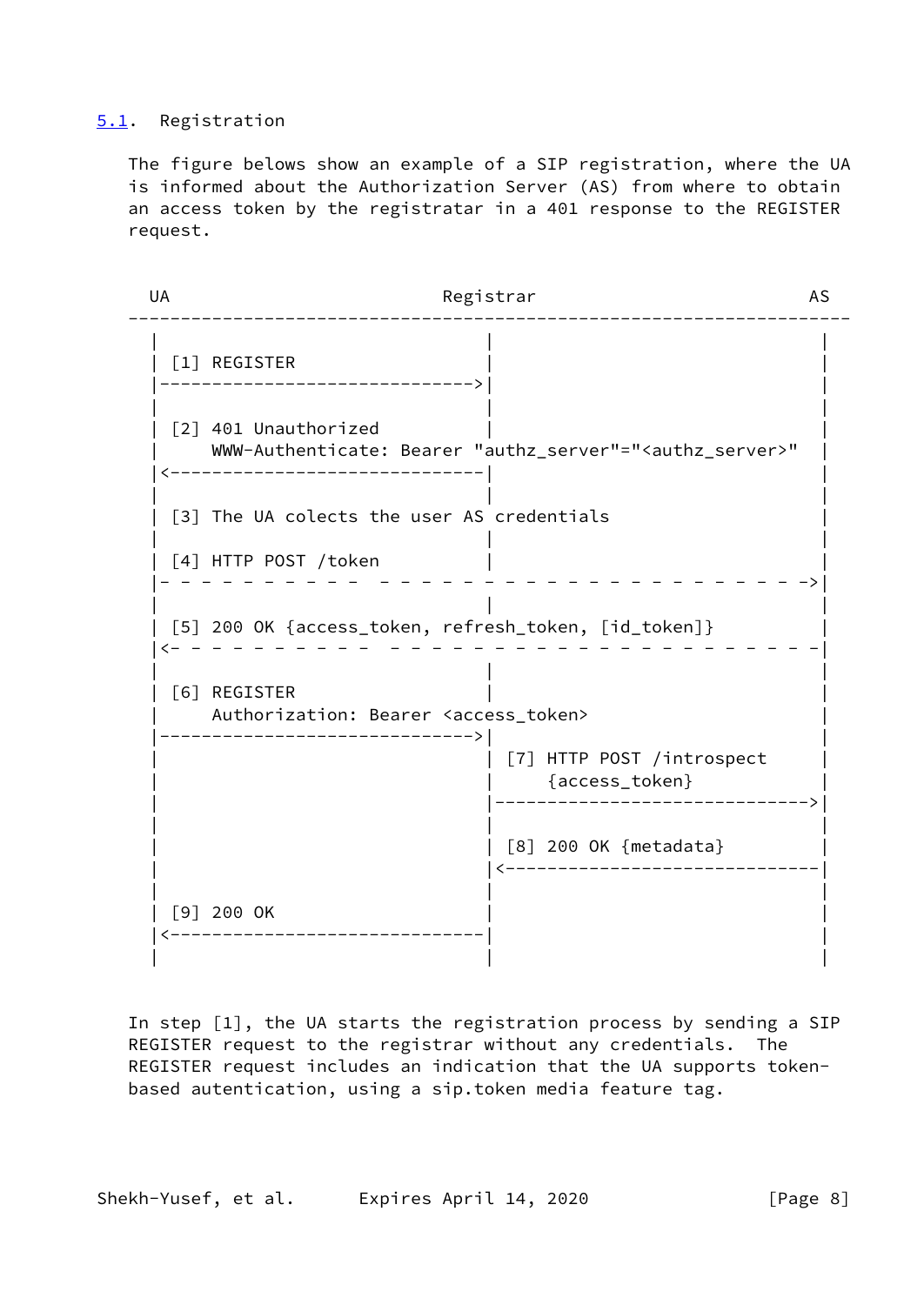Internet-Draft 3rd-Party Token-based AuthNZ for SIP October 2019

 In step [2], the registrar challenges the UA, by sending a SIP 401 (Unauthorized) response to the REGISTER request. In the response the registrar includes information about the AS to contact in order to obtain a token.

 In step [3], the UA collects the user credentials associated with the AS.

 In steps [4] and [5], the UA contacts the AS in order to authenticate the user and to obtain tokens to be used to get access to the SIP network.

 The tokens returned to the UA depend on the type of server: with an OAuth AS, the tokens provided are the access token and refresh token. With an OpenID Connect server, an additional ID-Token is returned, which contains the SIP URI of the user. The method used to authenticate the user and obtain these tokens is out of scope for this document.

 In step [6], the UA retries the registration process by sending a new SIP REGISTER request that includes the access token that the UA obtrained in steps [10] and [11].

 The registrar validates the access token. If the access token is a reference token, the registrar MAY perform an introspection, as in steps [7] and [8], in order to obtain more information about the access token and its scope, as per  $[REC7662]$ . Otherwise, after the registrar validates the token to make sure it was signed by a trusted entity, it inspects its claims and act upon it.

 In step [9], once the registrar has succesfully verified and accepted the access token, it sends a 200 (OK) response to the REGISTER request.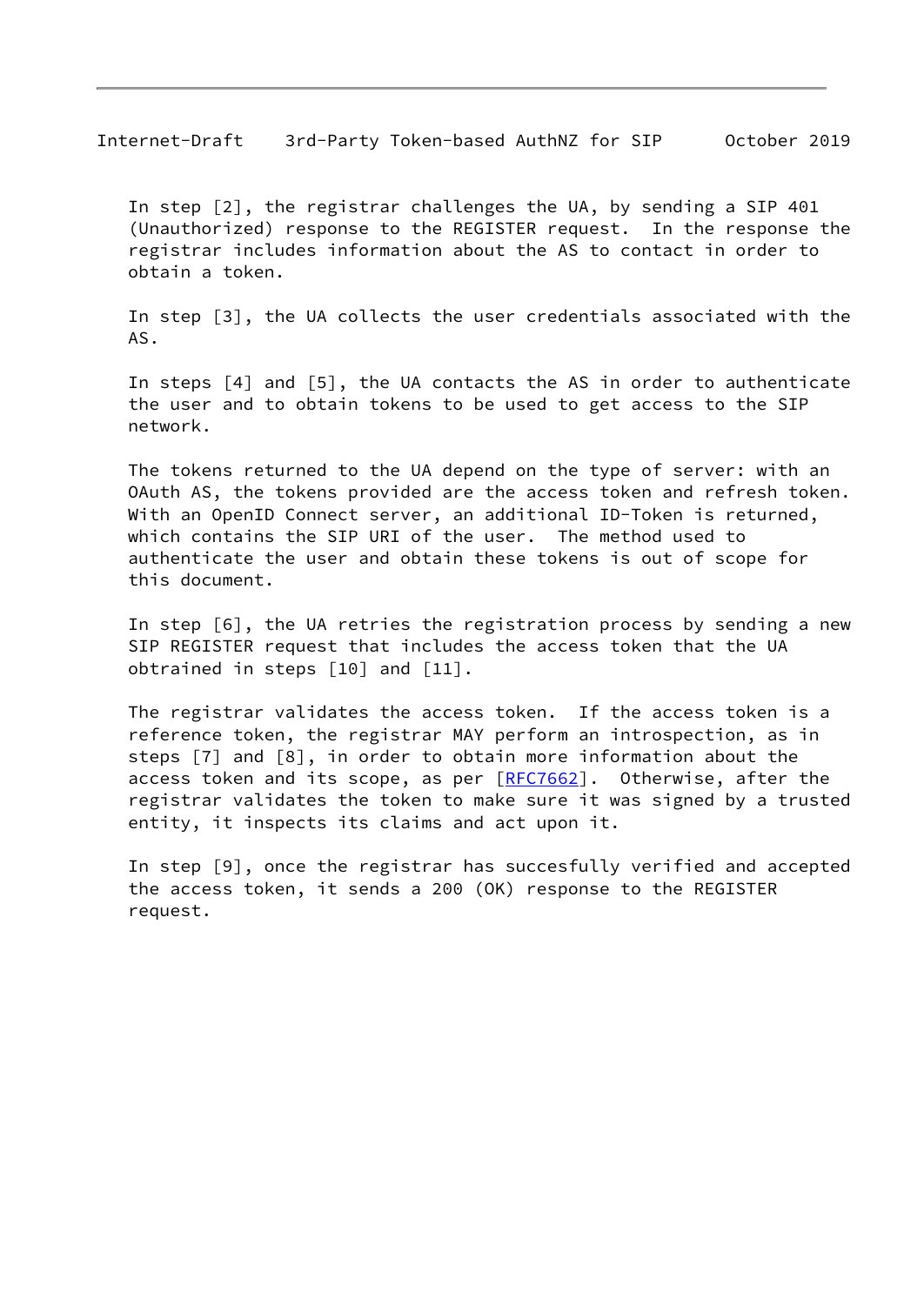<span id="page-10-1"></span>Internet-Draft 3rd-Party Token-based AuthNZ for SIP October 2019

<span id="page-10-0"></span>[5.2](#page-10-0). Registration with Pre-Configured AS

 The figure belows show an example of a SIP registration, where the UA is has pre-configured information about the Authorization Server (AS) from where to obtain the access token.

UA Registrar AS --------------------------------------------------------------------- | | | | [1] The UA collects the user AS credentials | | | | [2] HTTP POST /token |- - - - - - - - - - - - - - - - - - - - - - - - - - - - - - ->| | | | | [3] 200 OK {access\_token, refresh\_token, [id\_token]} | |<- - - - - - - - - - - - - - - - - - - - - - - - - - - - - - -| | | | | | | | [4] REGISTER Authorization: Bearer <access\_token> |------------------------------>| | [5] HTTP POST /introspect | | {access\_token} | | |------------------------------>| | | | | | [6] 200 OK {metadata} | | |<------------------------------| | | | | [7] 200 OK |<------------------------------| | | | |

 In step [1], the UA collects the user credentials associated with the AS.

 In steps [2] and [3], the UA contacts the AS in order to authenticate the user and to obtain tokens to be used to get access to the SIP network.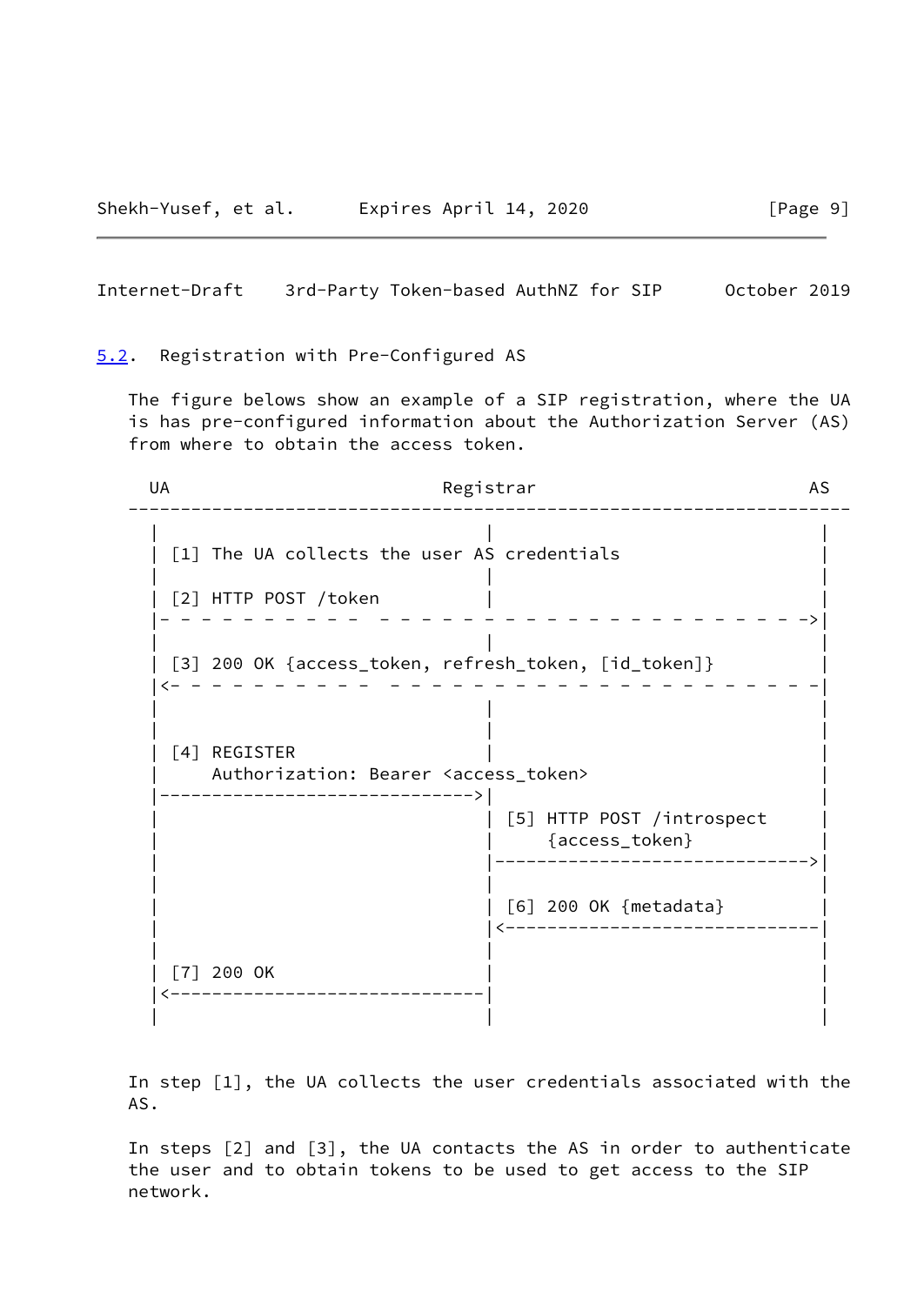The tokens returned to the UA depend on the type of server: with an OAuth AS, the tokens provided are the access token and refresh token. With an OpenID Connect server, an additional ID-Token is returned, which contains the SIP URI of the user. The method used to authenticate the user and obtain these tokens is out of scope for this document.

| Shekh-Yusef, et al. | Expires April 14, 2020 | [Page 10] |
|---------------------|------------------------|-----------|
|---------------------|------------------------|-----------|

<span id="page-11-1"></span>Internet-Draft 3rd-Party Token-based AuthNZ for SIP October 2019

 In step [4], the UA retries the registration process by sending a new SIP REGISTER request that includes the access token that the UA obtrained in steps [10] and [11].

 The registrar validates the access token. If the access token is a reference token, the registrar MAY perform an introspection, as in steps [5] and [6], in order to obtain more information about the access token and its scope, as per [[RFC7662\]](https://datatracker.ietf.org/doc/pdf/rfc7662). Otherwise, after the registrar validates the token to make sure it was signed by a trusted entity, it inspects its claims and act upon it.

 In step [7], once the registrar has succesfully verified and accepted the access token, it sends a 200 (OK) response to the REGISTER request.

# <span id="page-11-0"></span>[6](#page-11-0). Security Considerations

The security considerations for OAuth are defined in [\[RFC6749](https://datatracker.ietf.org/doc/pdf/rfc6749)]. The security considerations for bearer tokens are defined in [\[RFC6750](https://datatracker.ietf.org/doc/pdf/rfc6750)]. The security considerations for JSON Web Tokens (JWT) are defined in [\[RFC7519](https://datatracker.ietf.org/doc/pdf/rfc7519)]. These security considerations also apply to SIP usage of access token as defined in this document.

 [RFC6749] mandates that Access Tokens are protected with TLS. However, TLS only guarantees hop-to-hop protection when used to protect SIP signaling. Therefore the Access Token MUST be protected in a way so that only authorized SIP endpoints will have access to it. Endpoints that support this specifications MUST support encrypted JSON Web Tokens (JWT) [\[RFC7519](https://datatracker.ietf.org/doc/pdf/rfc7519)] for encoding and protecting Access Token when included in SIP requests, unless some other mechanism is used to guarantee that only authorized SIP endpoints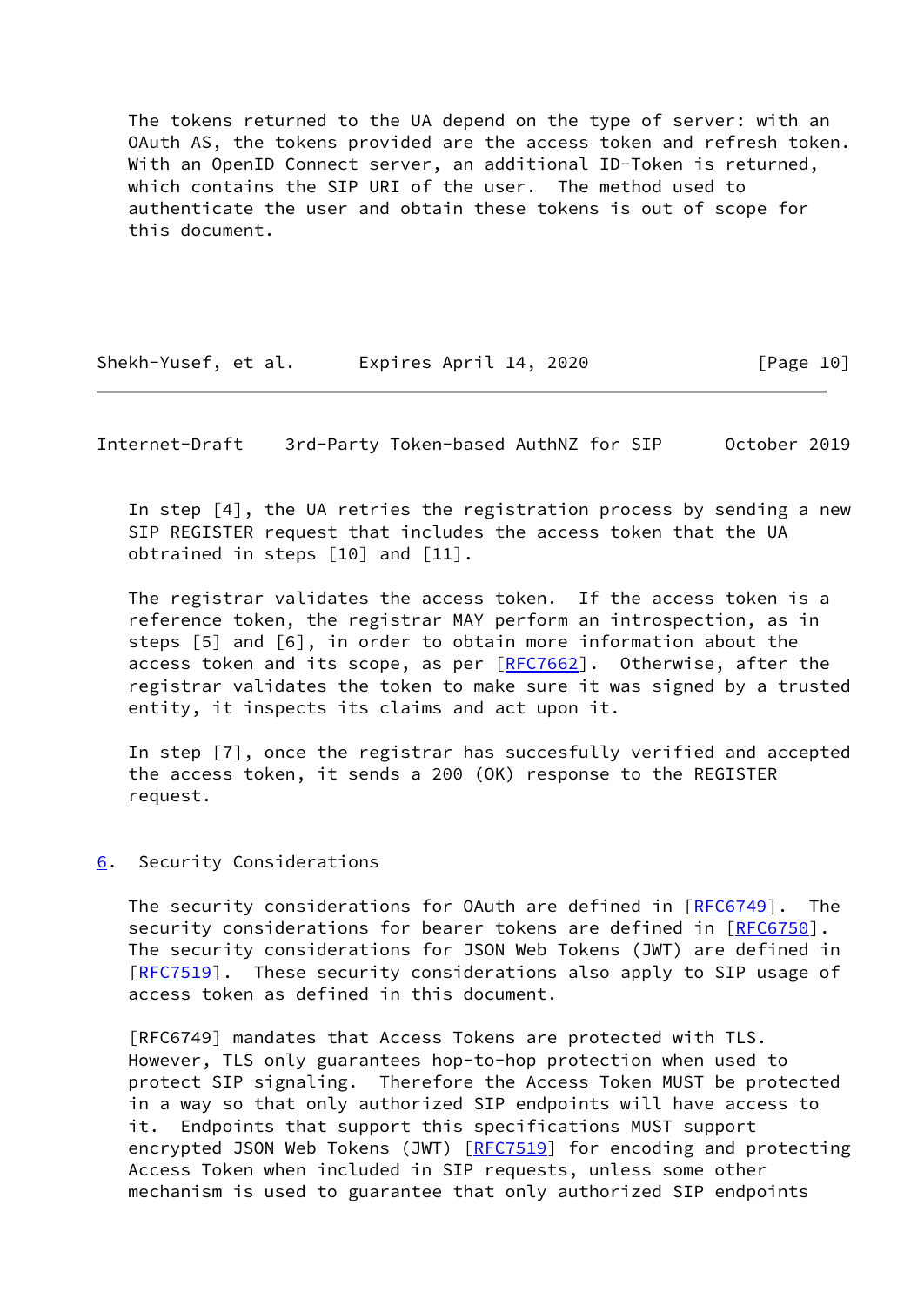have access to the Access Token.

Shekh-Yusef, et al. Expires April 14, 2020 [Page 11]

<span id="page-12-1"></span>Internet-Draft 3rd-Party Token-based AuthNZ for SIP October 2019

<span id="page-12-0"></span>[7](#page-12-0). IANA Considerations

<span id="page-12-2"></span>[7.1](#page-12-2). SIP Media Feaure Tag

<span id="page-12-3"></span>[7.1.1](#page-12-3). sip.token

 This section defines a new media feature tag that extends the "SIP Media Feature Tag Registration Tree" subregistry [\[RFC3840](https://datatracker.ietf.org/doc/pdf/rfc3840)] under the "Media Feature Tags" registry ([https://www.iana.org/assignments/](https://www.iana.org/assignments/media-feature-tags) [media-feature-tags](https://www.iana.org/assignments/media-feature-tags)).

Media feature tag name: sip.token

 Summary of the media feature indicated by this feature tag: This media feature tag, when inserted in the Contact header field of a SIP REGISTER request, conveys that the SIP UA associated with the tag supports a token based authentication mechanism, where the user authentication and SIP registration authorization is performed by a third party.

Values appropriate for use with this feature tag: none

Related standards or documents: RFC XXXX

Security considerations: This media feature tag does not introduce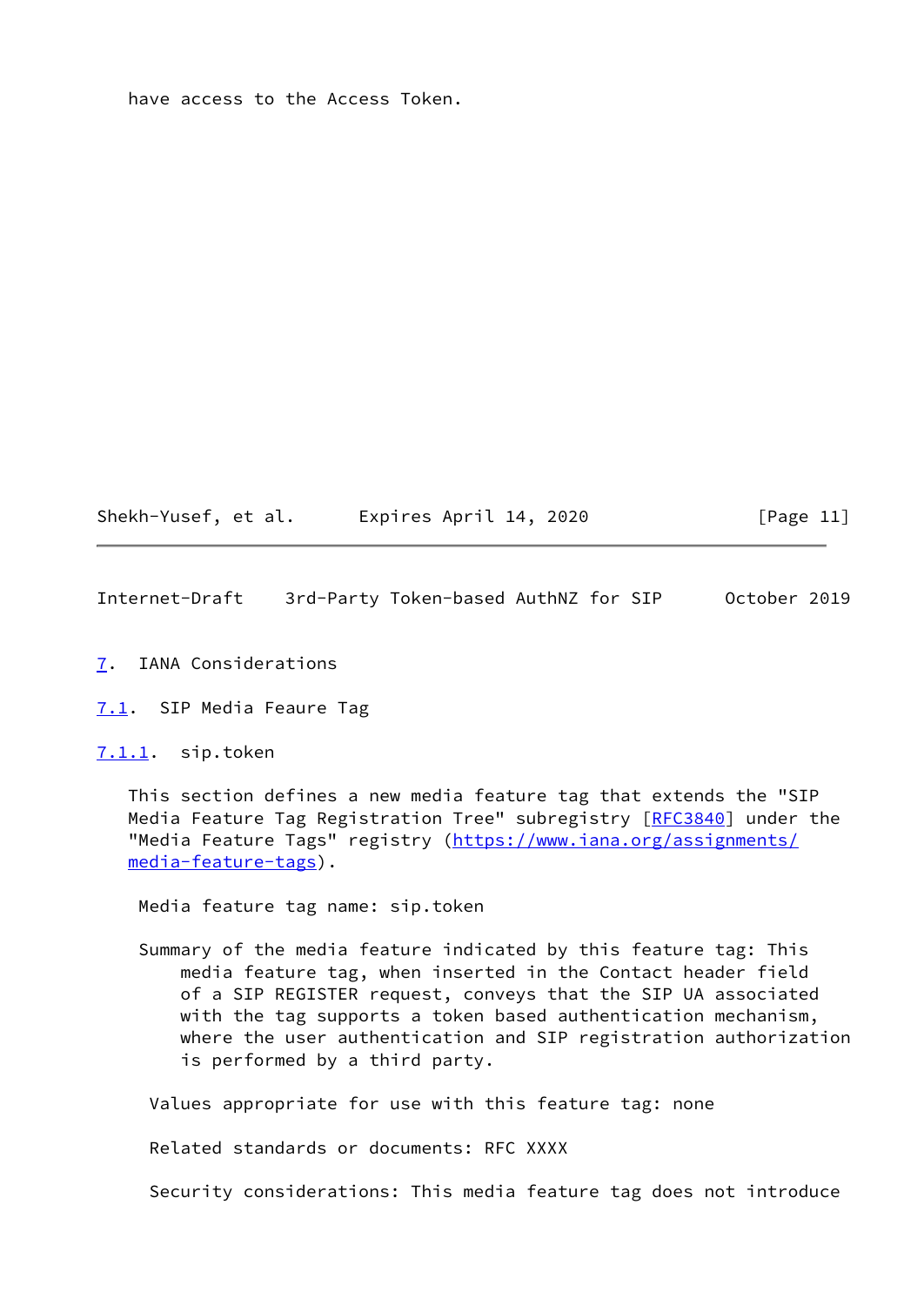new security considerations, as it simply indicates support for a basic SIP feature. However, if an attacker manages to remove the media feature tag from a SIP REGISTER request, the SIP UA that inserted it might not be able to authenticate itself with the SIP registrar to which the SIP request is addressed, as the SIP registrar might not be aware that the SIP UA supports the feature associated with the media feature tag.

Contact: IESG (iesg@ietf.org)

<span id="page-13-0"></span>[8](#page-13-0). Acknowledgments

 The authors would also like to thank the following for their review and feedback on this document:

Paul Kyzivat, Olle Johansson, Roman Shpount, and Dale Worley.

 The authors would also like to thank the following for their review and feedback of the original document that was replaced with this document:

| Shekh-Yusef, et al. | Expires April 14, 2020 | [Page 12] |
|---------------------|------------------------|-----------|
|---------------------|------------------------|-----------|

<span id="page-13-2"></span>Internet-Draft 3rd-Party Token-based AuthNZ for SIP October 2019

 Andrew Allen, Martin Dolly, Keith Drage, Paul Kyzivat, Jon Peterson, Michael Procter, Roy Radhika, Matt Ryan, Ivo Sedlacek, Roman Shpount, Robert Sparks, Asveren Tolga, and Dale Worley.

- <span id="page-13-3"></span><span id="page-13-1"></span>[9](#page-13-1). Normative References
	- [OPENID] Sakimura, N., Bradley, J., Jones, M., de Medeiros, B., and C. Mortimore, "OpenID Connect Core 1.0", February 2014.
	- [RFC2119] Bradner, S., "Key words for use in RFCs to Indicate Requirement Levels", [BCP 14](https://datatracker.ietf.org/doc/pdf/bcp14), [RFC 2119](https://datatracker.ietf.org/doc/pdf/rfc2119), DOI 10.17487/RFC2119, March 1997, <[https://www.rfc-editor.org/info/rfc2119>](https://www.rfc-editor.org/info/rfc2119).
	- [RFC3261] Rosenberg, J., Schulzrinne, H., Camarillo, G., Johnston, A., Peterson, J., Sparks, R., Handley, M., and E. Schooler, "SIP: Session Initiation Protocol", [RFC 3261](https://datatracker.ietf.org/doc/pdf/rfc3261),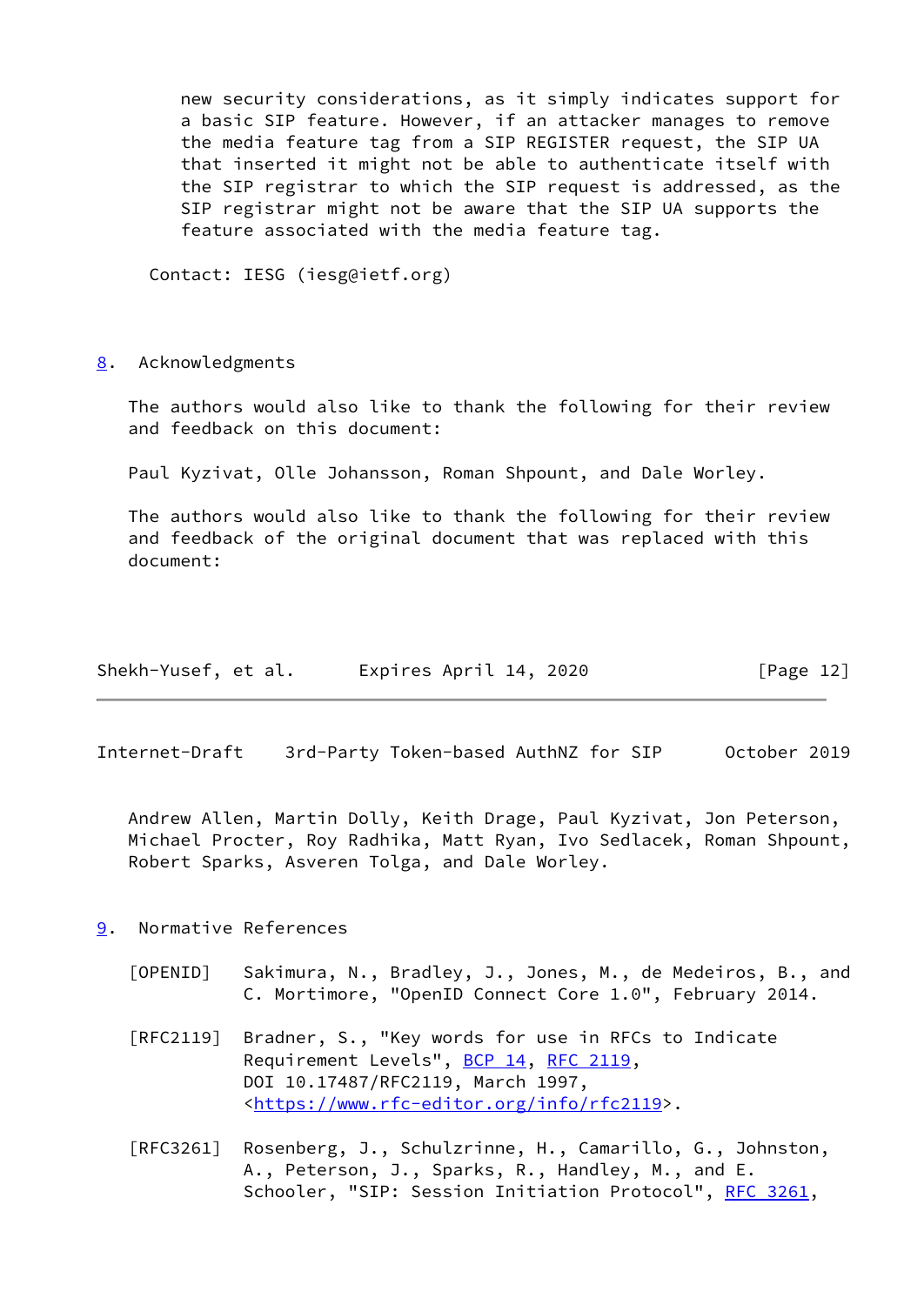DOI 10.17487/RFC3261, June 2002, <[https://www.rfc-editor.org/info/rfc3261>](https://www.rfc-editor.org/info/rfc3261).

- [RFC3840] Rosenberg, J., Schulzrinne, H., and P. Kyzivat, "Indicating User Agent Capabilities in the Session Initiation Protocol (SIP)", [RFC 3840,](https://datatracker.ietf.org/doc/pdf/rfc3840) DOI 10.17487/RFC3840, August 2004, <[https://www.rfc-editor.org/info/rfc3840>](https://www.rfc-editor.org/info/rfc3840).
- [RFC6749] Hardt, D., Ed., "The OAuth 2.0 Authorization Framework", [RFC 6749,](https://datatracker.ietf.org/doc/pdf/rfc6749) DOI 10.17487/RFC6749, October 2012, <[https://www.rfc-editor.org/info/rfc6749>](https://www.rfc-editor.org/info/rfc6749).
- [RFC6750] Jones, M. and D. Hardt, "The OAuth 2.0 Authorization Framework: Bearer Token Usage", [RFC 6750,](https://datatracker.ietf.org/doc/pdf/rfc6750) DOI 10.17487/RFC6750, October 2012, <[https://www.rfc-editor.org/info/rfc6750>](https://www.rfc-editor.org/info/rfc6750).
- [RFC7231] Fielding, R., Ed. and J. Reschke, Ed., "Hypertext Transfer Protocol (HTTP/1.1): Semantics and Content", [RFC 7231](https://datatracker.ietf.org/doc/pdf/rfc7231), DOI 10.17487/RFC7231, June 2014, <[https://www.rfc-editor.org/info/rfc7231>](https://www.rfc-editor.org/info/rfc7231).
- [RFC7519] Jones, M., Bradley, J., and N. Sakimura, "JSON Web Token (JWT)", [RFC 7519,](https://datatracker.ietf.org/doc/pdf/rfc7519) DOI 10.17487/RFC7519, May 2015, <[https://www.rfc-editor.org/info/rfc7519>](https://www.rfc-editor.org/info/rfc7519).

Shekh-Yusef, et al. Expires April 14, 2020 [Page 13]

<span id="page-14-0"></span>Internet-Draft 3rd-Party Token-based AuthNZ for SIP October 2019

- [RFC7523] Jones, M., Campbell, B., and C. Mortimore, "JSON Web Token (JWT) Profile for OAuth 2.0 Client Authentication and Authorization Grants", [RFC 7523](https://datatracker.ietf.org/doc/pdf/rfc7523), DOI 10.17487/RFC7523, May 2015, [<https://www.rfc-editor.org/info/rfc7523](https://www.rfc-editor.org/info/rfc7523)>.
- [RFC7662] Richer, J., Ed., "OAuth 2.0 Token Introspection", [RFC 7662,](https://datatracker.ietf.org/doc/pdf/rfc7662) DOI 10.17487/RFC7662, October 2015, <[https://www.rfc-editor.org/info/rfc7662>](https://www.rfc-editor.org/info/rfc7662).
- [RFC8252] Denniss, W. and J. Bradley, "OAuth 2.0 for Native Apps", [BCP 212](https://datatracker.ietf.org/doc/pdf/bcp212), [RFC 8252,](https://datatracker.ietf.org/doc/pdf/rfc8252) DOI 10.17487/RFC8252, October 2017,